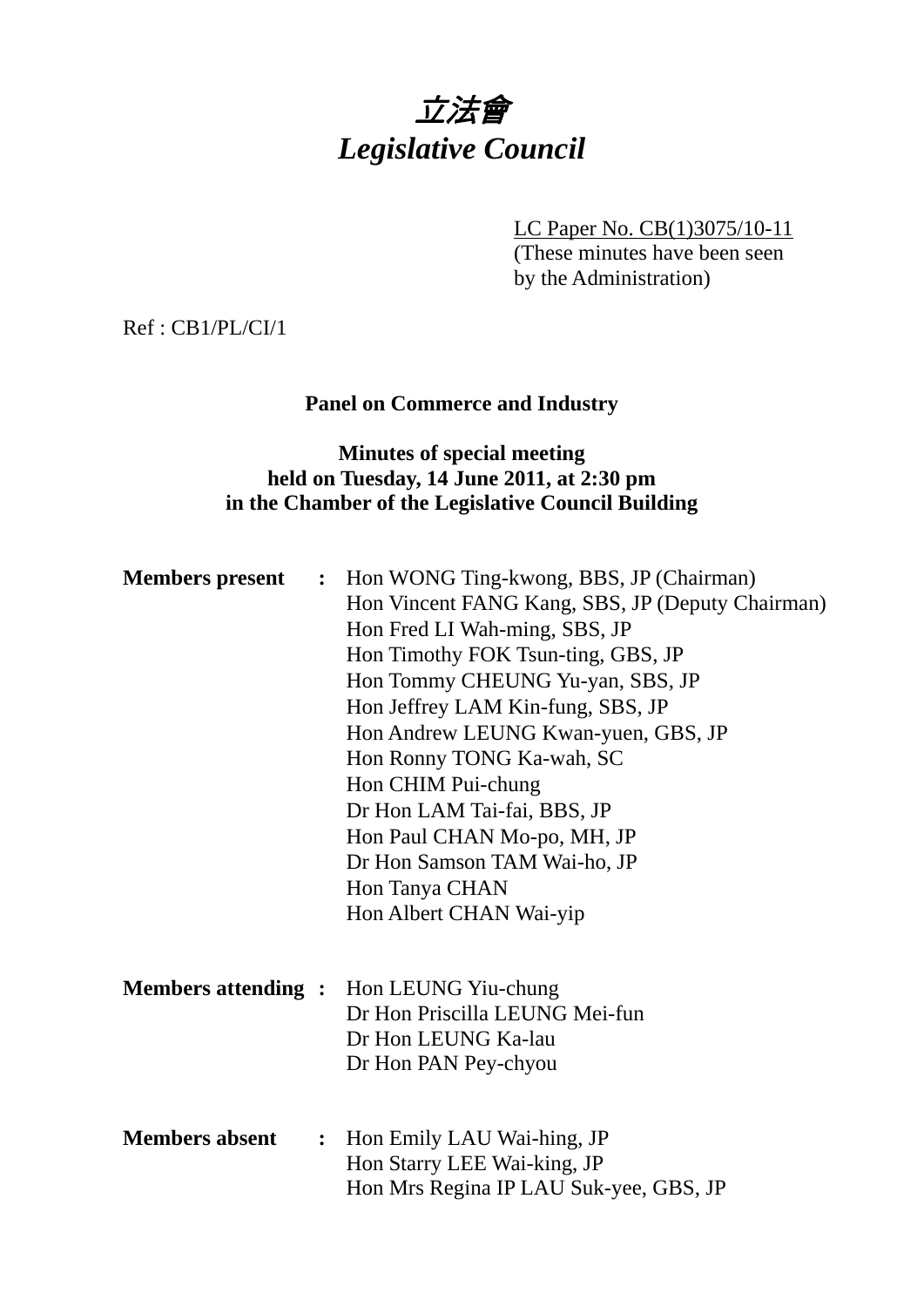| <b>Public officers</b><br>attending | $\ddot{\cdot}$ | Agenda item I                                                                            |
|-------------------------------------|----------------|------------------------------------------------------------------------------------------|
|                                     |                | Mr Andrew Lai<br>Deputy Commissioner for Innovation<br>and<br>Technology                 |
|                                     |                | Dr Cecilia Pang<br><b>Biotechnology Director</b><br>Innovation and Technology Commission |
| <b>Attendance by</b><br>invitation  |                | : Agenda Item I                                                                          |
|                                     |                | <b>Hong Kong Jockey Club</b>                                                             |
|                                     |                | Ms Imelda Chan<br><b>Executive Manager, Charities</b>                                    |
|                                     |                | Mr Benson Luk<br><b>Public Affairs Officer</b>                                           |
|                                     |                | Hong Kong Applied Science and Technology<br><b>Research Institute Company Limited</b>    |
|                                     |                | Dr Cheung Nim-kwan<br><b>Chief Executive Officer</b>                                     |
|                                     |                | Ms Monisa Wan<br>Director, Human Resources                                               |
|                                     |                | <u>Hong Kong Jockey Club Institute of Chinese</u><br>Medicine                            |
|                                     |                | Professor Sarah HUI<br><b>Executive Director</b>                                         |
|                                     |                | Board of Directors of Hong Kong Jockey Club<br><b>Institute of Chinese Medicine</b>      |
|                                     |                | Mr LAU Man-wai, BBS, JP<br>Chairman                                                      |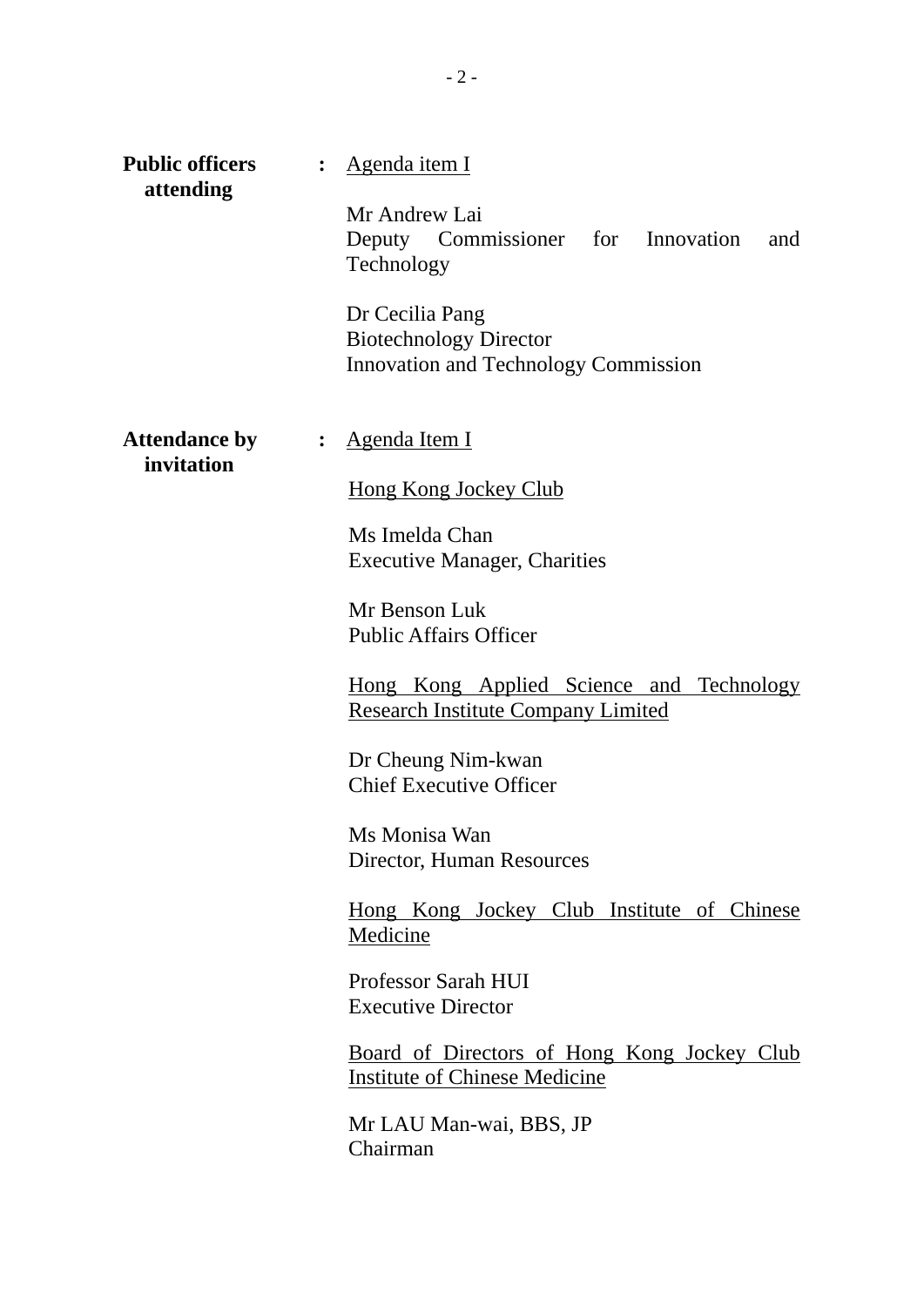Individual

Ms KUNG Chun-fai

The Hong Kong Medicine Dealers' Guild

Mr WONG Ping-ming Chairman

Modernized Chinese Medicine International **Association** 

Mr Albert WONG Founding President

Triple Kings' Research and Pharmaceutical Company

Mr LAU Sai-ming **Director** 

濟世中醫專科學院

Mr LI Ying-fai 院長

Hong Kong Registered Chinese Medicine Practitioners Association

Mrs FUNG Jiu Chairperson

中國祖傳香港中醫急救協會

Mr TING Shui-yan 會長

Chinese Ancient Healings Medicines Conservation Association

Mr YU Hung-chiu Chairman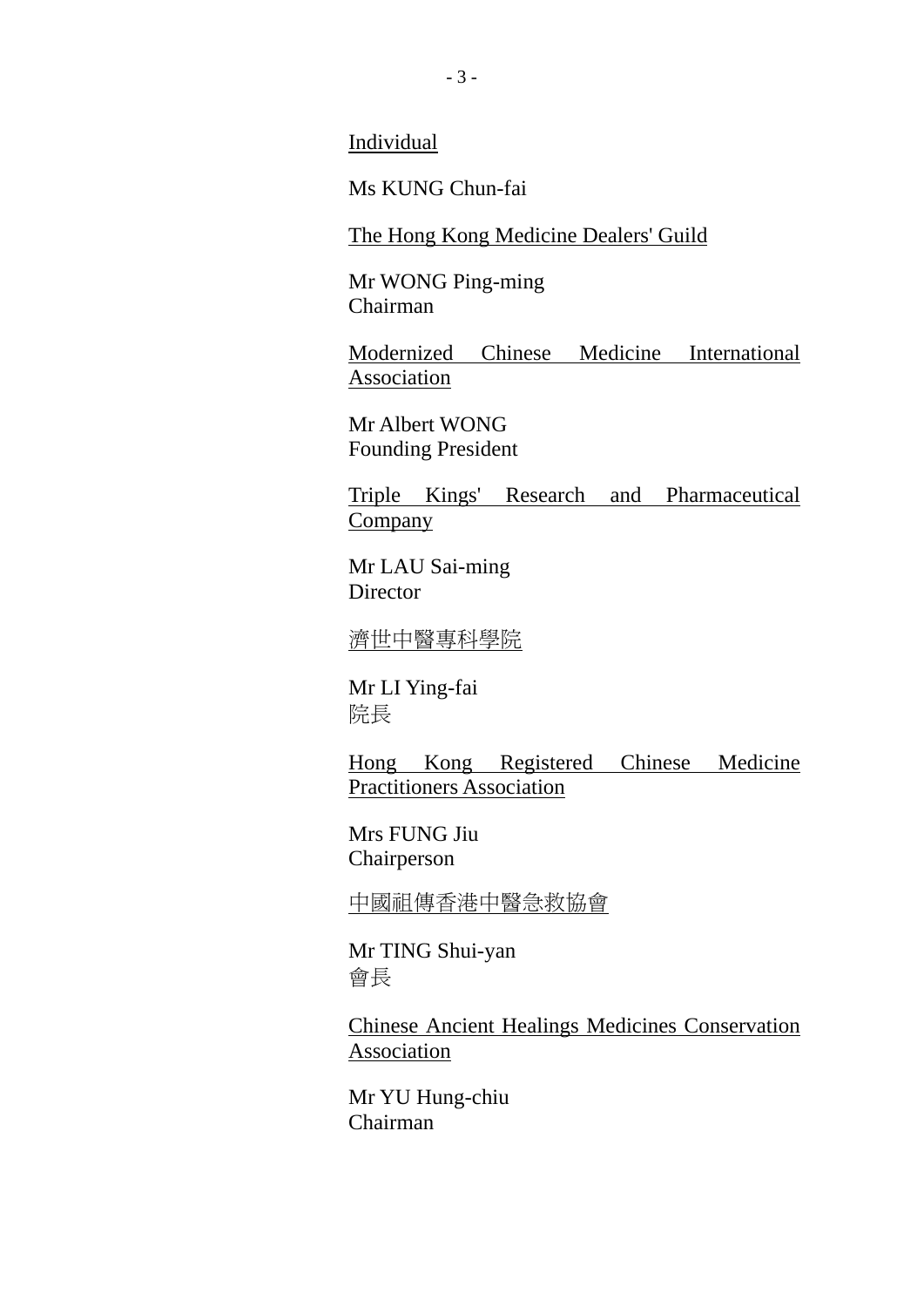Hong Kong Chinese Medicine Industry Association

Mr Thomson LI Chun-man Executive Director

**HK Ophthal Center in Chinese Medicin** 

Mrs LI Kam-fung Chinese Medicine Practitioner

Hong Kong Chinese Medicine Practitioners' Rights General Union

Mr YU Kwok-wai Chairman

#### 陶棉暉醫務診所

Ms TAO Min-fai **Owner** 

New York U.S.A. Yee Hing Pak Fow Oil Mfy

Mr CHEUNG Yin-chuen **Owner** 

The Hong Kong Professional Institute of Chinese Medicine Medicated Meal and Food

Mr Jack PANG Cheung-hi Chairman

Tsz Yan Tong

Mr CHAN Sau-kut Chairman

南方天然中草藥保健堂

Mr LAU Pak-chun Chinese Medicine Practitioner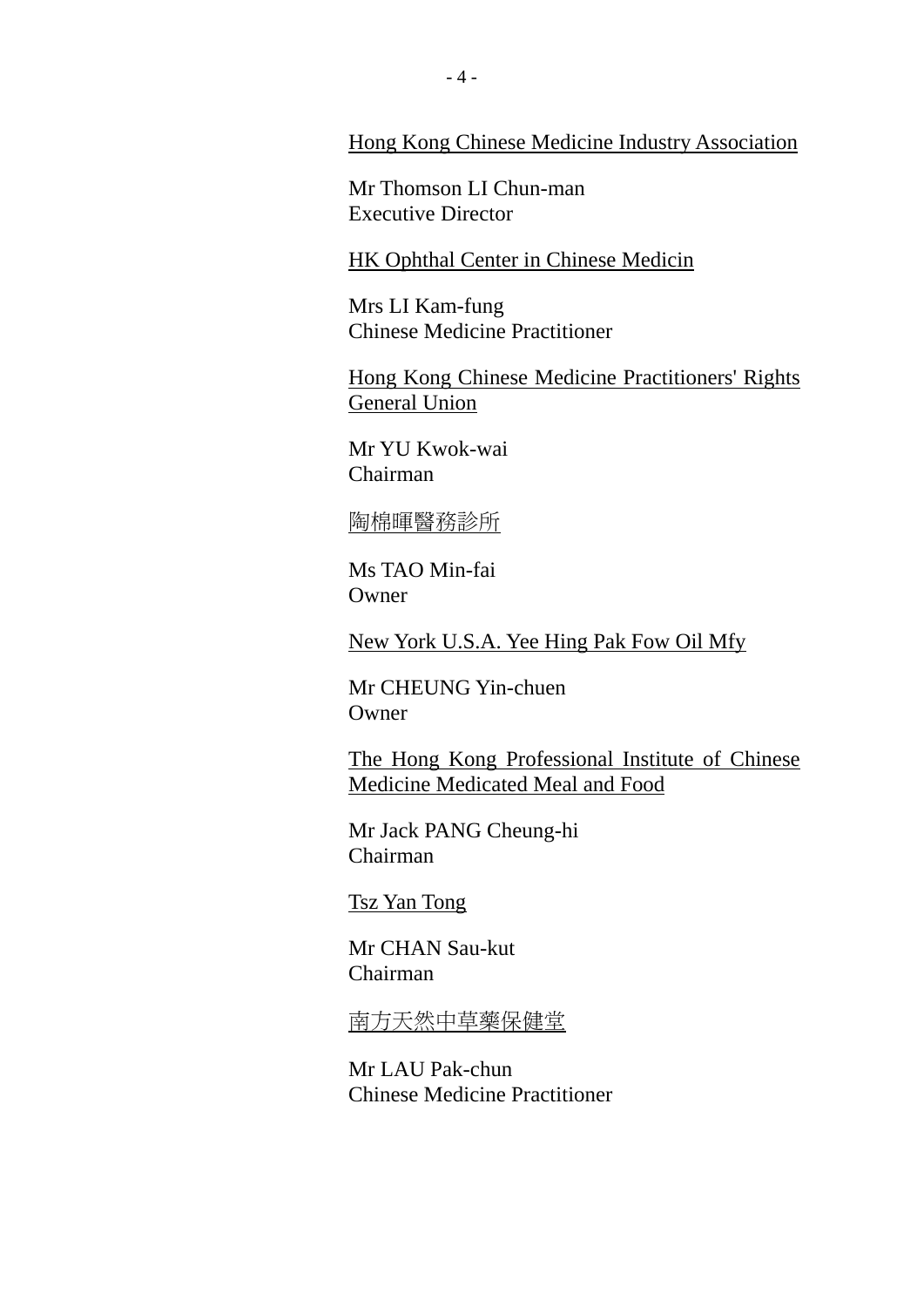The Society of HK Professional Registered Chinese Medicine Practitioners Limited

Mr LAM Ching Chairman

Kowloon Chamber of Commerce

Mr CHENG Kwan-suen Chairman

Individual

Mr YU Wai-lung

Chinese Medicine Informatics (HK) Ltd

Mr KWONG Ping-nam **Director** 

The Hong Kong Society of Chinese Medicines Ltd

Mr NG Wo-mau Executive Councilor

Luen Yick Pharmaceutical Co Ltd

Mr Martin CHOW **Director** 

International General Chinese Herbalists and Medicine Professionals Association Ltd

Mr Gary WONG Kai-cheong 監事長

- **Clerk in attendance :** Ms YUE Tin-po Chief Council Secretary (1)3
- **Staff in attendance :** Miss Rita YUNG Council Secretary (1)3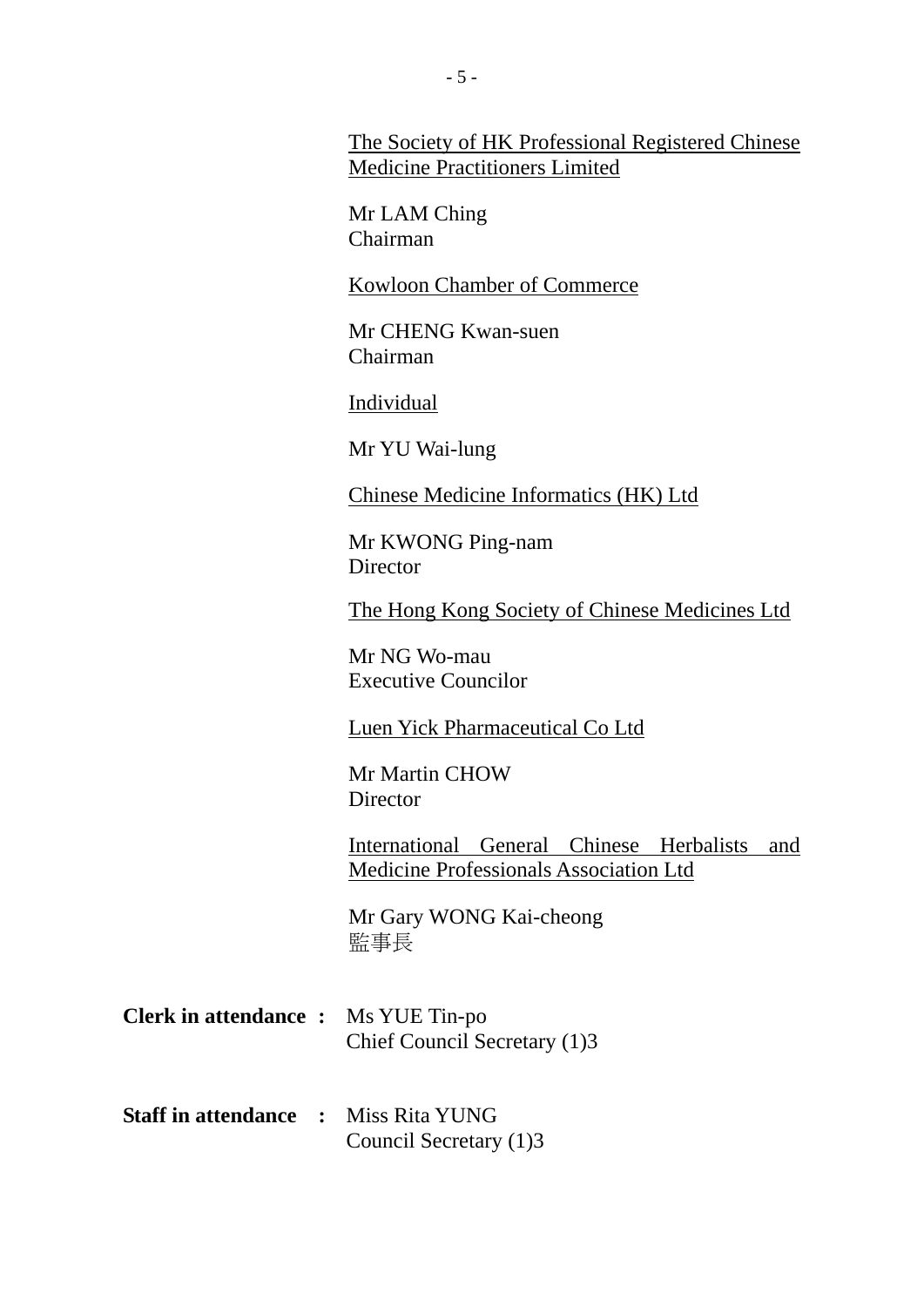# Ms May LEUNG Legislative Assistant (1)3

| <b>Action</b> | I. | The future direction of the Hong Kong Jockey Club Institute of<br><b>Chinese Medicine in developing and promoting Chinese medicine</b><br><u>Meeting with the Administration and deputations/individuals</u> |                                                                                                                                                                                            |  |  |  |  |  |
|---------------|----|--------------------------------------------------------------------------------------------------------------------------------------------------------------------------------------------------------------|--------------------------------------------------------------------------------------------------------------------------------------------------------------------------------------------|--|--|--|--|--|
|               |    |                                                                                                                                                                                                              |                                                                                                                                                                                            |  |  |  |  |  |
|               |    | $(LC$ Paper No. $CB(1)2099/10-11(01)$ -- Executive summary of the                                                                                                                                            | consultancy report of the<br>review of the Hong Kong<br>Jockey Club Institute of<br>Chinese Medicine and the<br>supplementary information<br>provided<br>by<br>the<br>Administration       |  |  |  |  |  |
|               |    | LC Paper No. $CB(1)2419/10-11(01)$                                                                                                                                                                           | -- Extract of minutes of CI<br>Panel meeting on progress<br>report on the promotion of<br>innovation and technology<br>development in Hong Kong<br>held on 19 April 2011                   |  |  |  |  |  |
|               |    | LC Paper No. $CB(1)2438/10-11(01)$<br>(Chinese version only)                                                                                                                                                 | -- Referral<br>from<br>the<br>Complaints Division dated<br>10 June 2011 regarding<br>views on the Hong Kong<br>Jockey Club Institute of<br>Chinese<br>Medicine<br>(Restricted to Members)) |  |  |  |  |  |
|               |    | Submissions from individuals not attending the meeting                                                                                                                                                       |                                                                                                                                                                                            |  |  |  |  |  |
|               |    | $(LC$ Paper No. $CB(1)2419/10-11(10)$ -- Submission from Professor                                                                                                                                           |                                                                                                                                                                                            |  |  |  |  |  |

*(Chinese version only)* -- Submission from Professor Karl TSIM, Director of Centre for Chinese Medicine R&D, The Hong Kong University of Science and Technology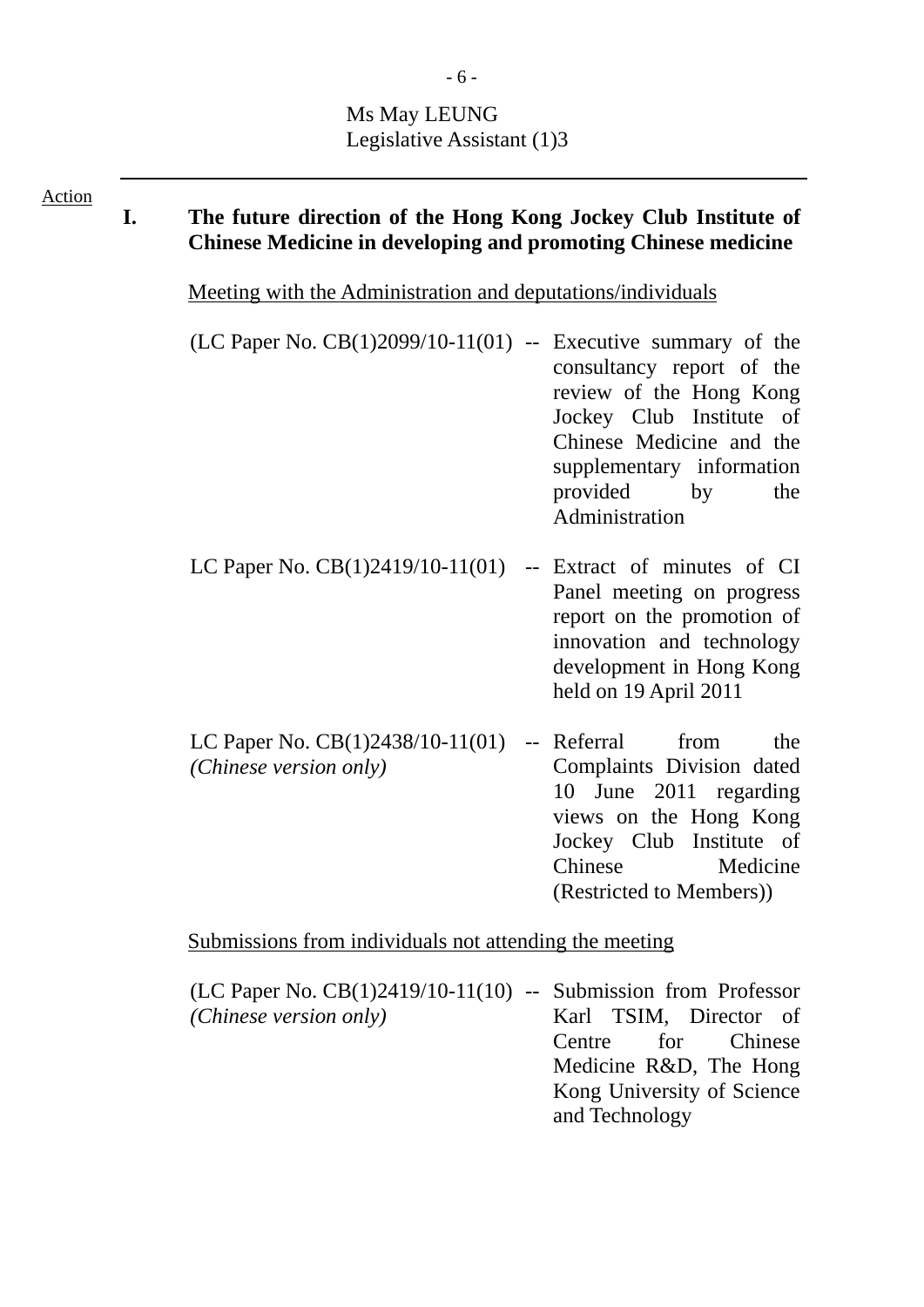LC Paper No. CB(1)2438/10-11(05) -- Submission from Professor *(Chinese version only)*

HAN Yi-fan and Professor WU Jian-yong, Department of Applied Biology and Chemical Technology, The Hong Kong Polytechnic University)

#### Welcoming remarks by the Chairman

 The Chairman welcomed representatives of the deputations and individuals to the meeting. He said that written submissions from deputations and individuals received before the meeting had been circulated to members, and deputations and individuals which had not provided written submission were requested to do so as soon as possible after the meeting. He reminded the deputations and individuals that when addressing the Panel at the meeting, they were not covered by the protection and immunity under the Legislative Council (Powers and Privileges) Ordinance (Cap. 382), and their written submissions were not covered by the said Ordinance. Briefing by the Administration

2. At the invitation of the Chairman, Deputy Commissioner for Innovation and Technology (DCIT) briefed members on the comprehensive review of the operation of the Hong Kong Jockey Club Institute of Chinese Medicine (HKJCICM). Having explored three options on the future direction of HKJCICM, the Administration considered that HKJCICM should be disbanded and that a new Government-led committee would be more effective in coordinating the collaboration of all parties concerned in promoting the research and development (R&D) and testing of Chinese medicine (CM) in the interest of the community. The Administration welcomed public views on the subject and would forward them to the two shareholders of HKJCICM for consideration.

#### Presentation by deputations

*Hong Kong Jockey Club Institute of Chinese Medicine*  (LC Paper No. CB(1)2419/10-11(02) -- Submission (*Chinese version only*)

LC Paper No. CB(1)2461/10-11(01) -- Submission (*Chinese version only*)) *(tabled at the meeting and subsequently issued via email on 21 June 2011)*

3. Professor Sarah HUI of HKJCICM expressed regret about the Administration's recommendation to disband HKJCICM. She said that since she joined HKJCICM as the Executive Director in January 2010,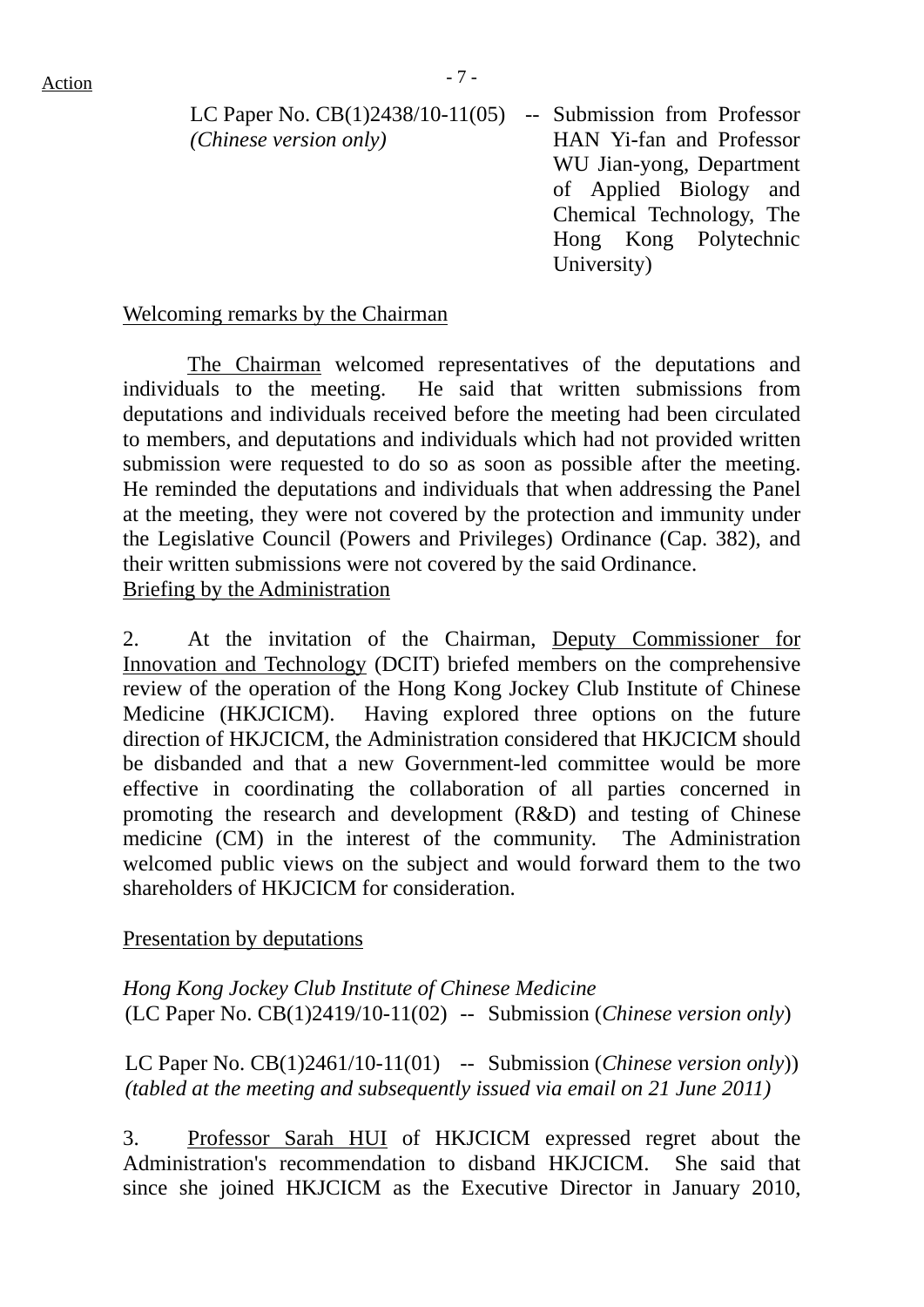HKJCICM had focused its work in providing relevant testing services to assist the CM industry to meet the requirements under the regulations of the Hong Kong proprietary CM, providing technical support services to facilitate testing laboratories to obtain accreditation for identification of Chinese herbal medicines, thereby promoting the use of testing and certification services in CM, and providing CM chemical markers to support quality control, ingredient verification and natural product applied research in CM. She considered that the Administration should allow two to three years for HKJCICM to complete the above tasks and to revise its roles, functions and modes of operation as well as develop new directions.

*Board of Directors of Hong Kong Jockey Club Institute of Chinese Medicine*  (LC Paper No. CB(1)2461/10-11(02) -- Submission (*Chinese version only*)) *(tabled at the meeting and subsequently issued via email on 21 June 2011)*

4. Mr LAU Man-wai of Board of Directors of HKJCICM opined that the consultancy report of the comprehensive review of the operation of HKJCICM was unprofessional and lack of independence. He raised objection to the disbandment of HKJCICM, and requested that the Administration should allow two to three years for HKJCICM to revise its present roles, functions and modes of operation, so that it could continue to contribute to the development and promotion of CM.

#### *The Hong Kong Medicine Dealers' Guild*

(LC Paper No. CB(1)2419/10-11(03) -- Submission (*Chinese version only*))

5. Mr WONG Ping-ming of The Hong Kong Medicine Dealers' Guild opined that HKJCICM should provide assistance to the CM industry in meeting the requirements under the regulations of the Hong Kong proprietary CM. He raised objection to the disbandment of HKJCICM as it would hinder the development of CM in Hong Kong.

#### *Modernized Chinese Medicine International Association*  (LC Paper No. CB(1)2419/10-11(04) -- Submission (*Chinese version only*))

6. Mr Albert WONG of Modernized Chinese Medicine International Association was of the view that there was a lack of an independent professional organization specialized in developing and promoting CM in Hong Kong. He also opined that HKJCICM should revise its present roles, functions and modes of operation so that it could be revitalized to better promote the development of CM.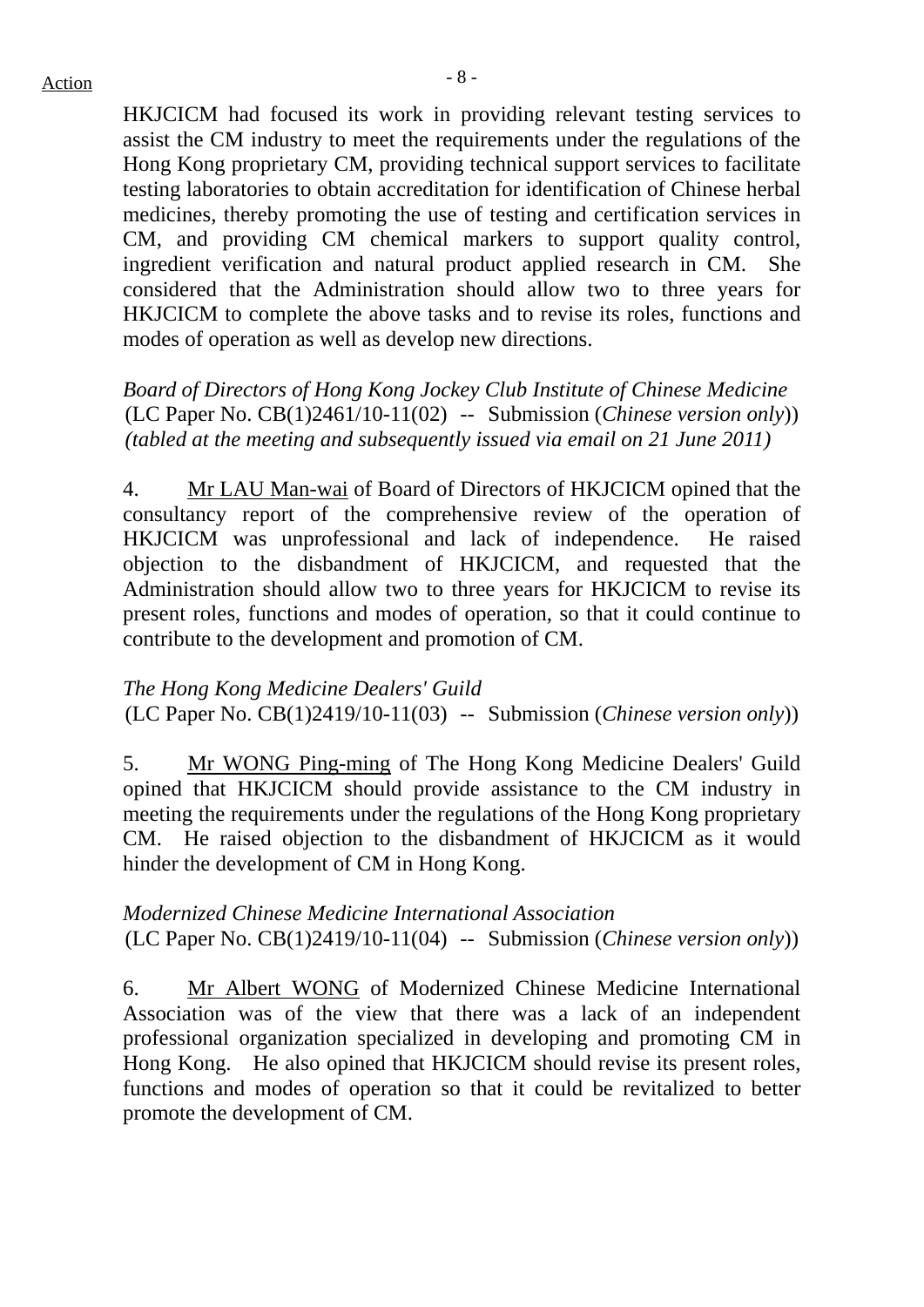# 濟世中醫專科學院

(LC Paper No. CB(1)2438/10-11(02) -- Submission (*Chinese version only*))

7. Mr LI Ying-fai of 濟世中醫專科學院 opined that HKJCICM should not be disbanded since it had an important role in the development and promotion of CM in Hong Kong.

*Hong Kong Registered Chinese Medicine Practitioners Association*  (LC Paper No. CB(1)2419/10-11(05) -- Submission (*Chinese version only*))

8. Mrs FUNG Jiu of Hong Kong Registered Chinese Medicine Practitioners Association considered that HKJCICM should step up its effort in R&D of the compound prescriptions of CM. While reviewing the operation of HKJCICM, it would also be opportune for the Administration to re-examine its strategy and policy in developing CM in Hong Kong.

## 中國祖傳香港中醫急救協會

9. Mr TING Shui-yan of 中國祖傳香港中醫急救協會 opined that HKJCICM should continue its operation.

*Chinese Ancient Healings Medicines Conservation Association*  (LC Paper No. CB(1)2461/10-11(03) -- Submission (*Chinese version only*)) *(tabled at the meeting and subsequently issued via email on 21 June 2011)*

10. Mr YU Hung-chiu of Chinese Ancient Healings Medicines Conservation Association was of the view that HKJCICM had an important role in the development and promotion of CM, and that more similar organizations should be established to develop and promote CM in Hong Kong.

#### *Hong Kong Chinese Medicine Industry Association*  (LC Paper No. CB(1)2419/10-11(06) -- Submission (*Chinese version only*))

11. Mr Thomson LI Chun-man of Hong Kong Chinese Medicine Industry Association welcomed the Administration's proposal of setting up a new Government-led committee including representatives from the Government, the industry, academic and research institutions in the CM sector to promote the development of CM in Hong Kong. He suggested that the Administration should gauge the views of the relevant stakeholders when setting up the new committee.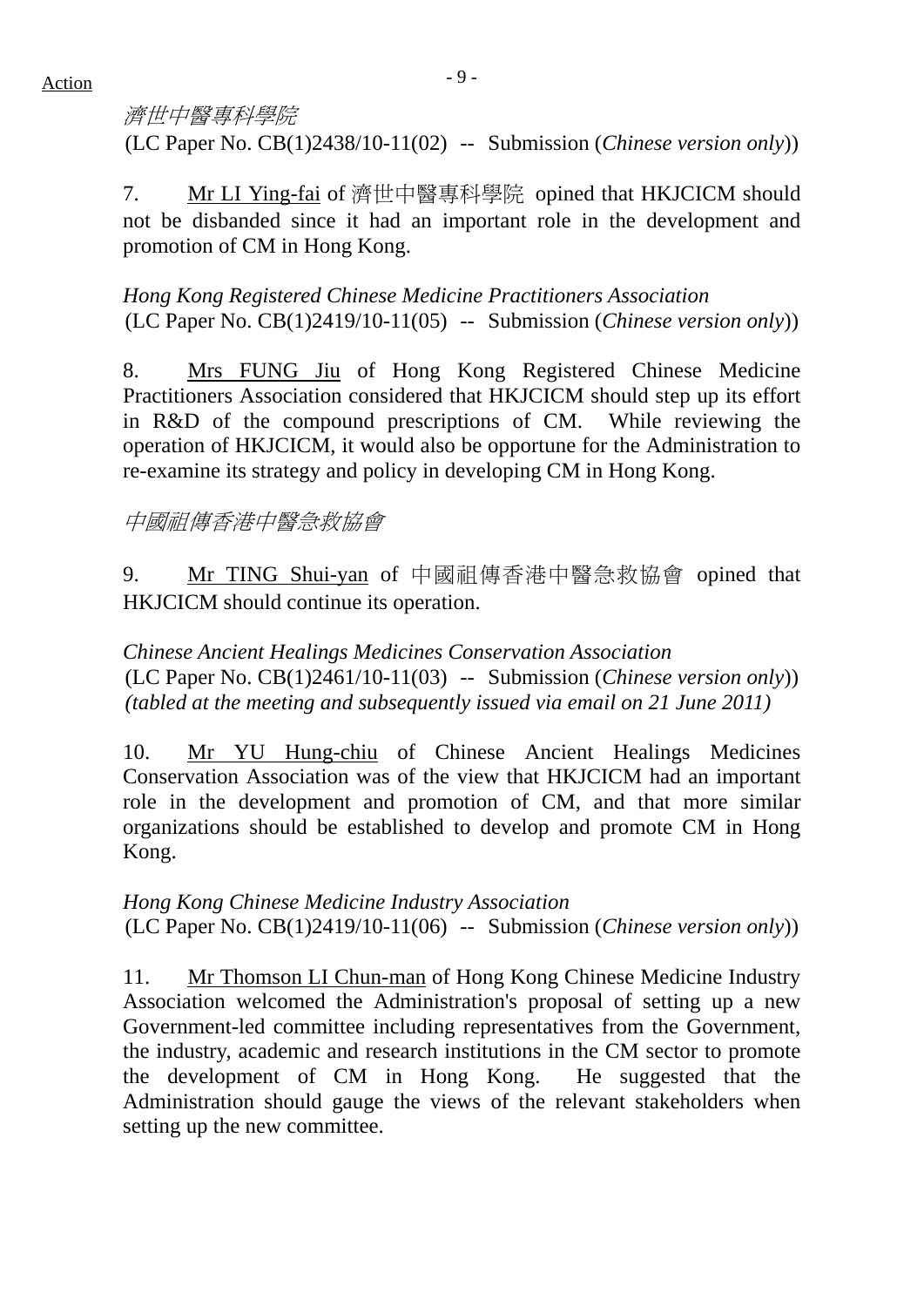*HK Ophthal Center in Chinese Medicin*  (LC Paper No. CB(1)2419/10-11(07) -- Submission (*Chinese version only*))

12. Mrs LI Kam-fung of HK Ophthal Center in Chinese Medicin opined that the Administration should set up a CM testing institute to assist the CM industry to meet the requirements under the regulations of the Hong Kong proprietary CM.

*Hong Kong Chinese Medicine Practitioners' Rights General Union* 

13. Mr YU Kwok-wai of Hong Kong Chinese Medicine Practitioners' Rights General Union expressed that HKJCICM had an important role in the development and promotion of CM. Although the overall performance of HKJCICM might not be satisfactory over the last 10 years, he strongly objected to the disbandment of HKJCICM.

#### 陶棉暉醫務診所

(LC Paper No. CB(1)2419/10-11(08) -- Submission (*Chinese version only*))

14. Ms TAO Min-fai of 陶棉暉醫務診所 raised objection to the disbandment of HKJCICM.

*New York U.S.A. Yee Hing Pak Fow Oil Mfy*  (LC Paper No. CB(1)2419/10-11(09) -- Submission (*Chinese version only*)

LC Paper No. CB(1)2461/10-11(04) -- Submission (*Chinese version only*)) *(tabled at the meeting and subsequently issued via email on 21 June 2011)*

15. Mr CHEUNG Yin-chuen of New York U.S.A. Yee Hing Pak Fow Oil Mfy expressed dissatisfaction with the Administration for failing to consult the CM industry adequately on the future direction of HKJCICM. He objected to the disbandment of HKJCICM.

*The Hong Kong Professional Institute of Chinese Medicine Medicated Meal and Food* 

(LC Paper No. CB(1)2461/10-11(05) -- Submission (*Chinese version only*)) *(tabled at the meeting and subsequently issued via email on 21 June 2011)*

16. Mr Jack PANG Cheung-hi of The Hong Kong Professional Institute of Chinese Medicine Medicated Meal and Food raised objection to the disbandment of HKJCICM. He was of the view that HKJCICM should continue its operation and suggested that the Administration should set up a task force to assist the CM industry in meeting the testing requirements for the registration of proprietary CM.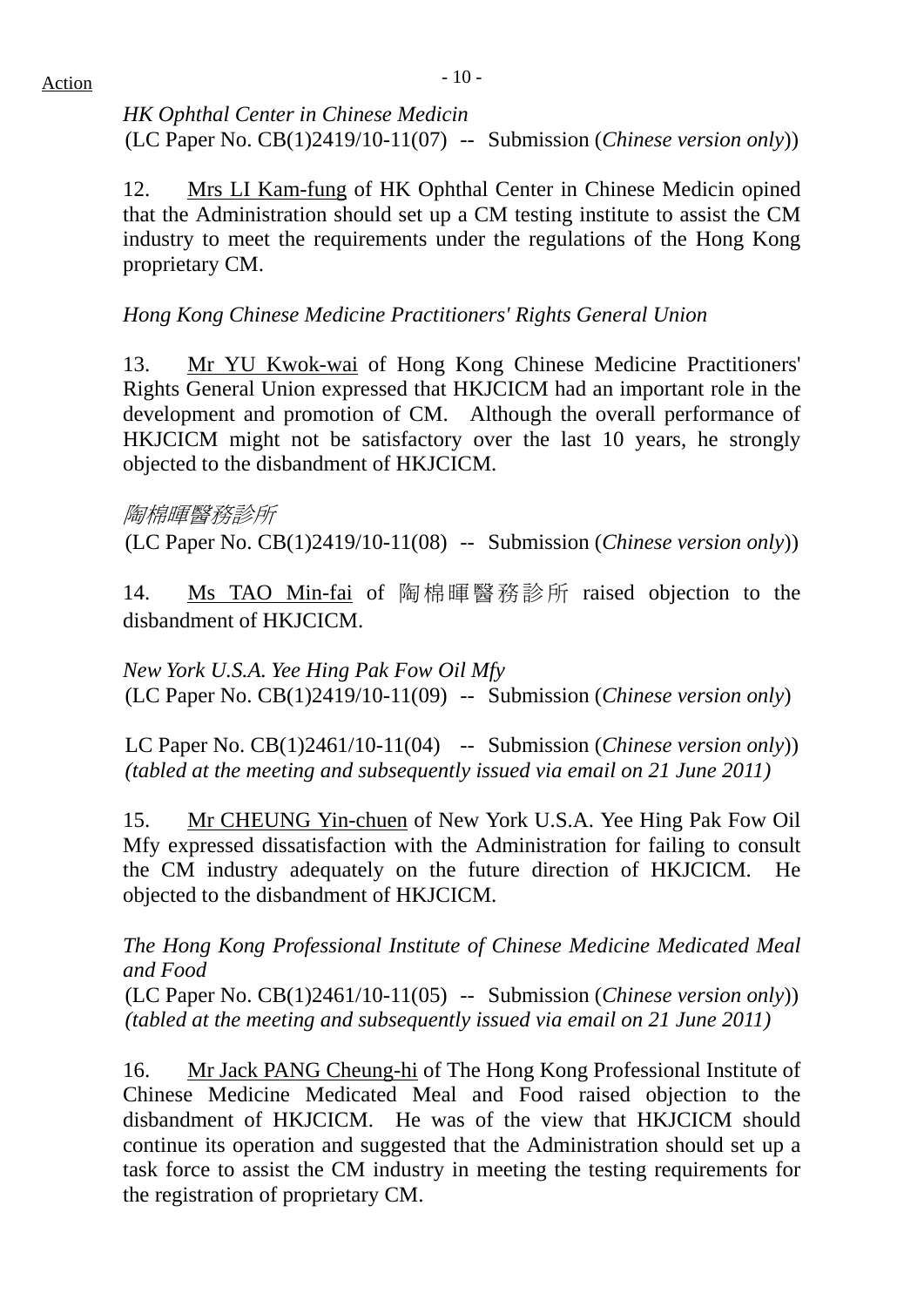*Tsz Yan Tong*  (LC Paper No. CB(1)2461/10-11(06) -- Submission (*Chinese version only*)) *(tabled at the meeting and subsequently issued via email on 21 June 2011)*

17. Mr CHAN Sau-kut of Tsz Yan Tong strongly objected to the disbandment of HKJCICM. He considered that HKJCICM should revise its present roles, functions and modes of operation so that it could be revitalized to meet present day needs.

南方天然中草藥保健堂

18. Mr LAU Pak-chun of 南方天然中草藥保健堂 expressed that HKJCICM had provided support to the CM industry to facilitate the development of the CM industry and assist the industry to meet the requirements of the regulatory framework. He was of the view that the organization structure and management of HKJCICM could be revamped to improve its performance.

*The Society of HK Professional Registered Chinese Medicine Practitioners Limited* 

(LC Paper No. CB(1)2461/10-11(07) -- Submission (*Chinese version only*)) *(tabled at the meeting and subsequently issued via email on 21 June 2011)*

19. Mr LAM Ching of The Society of HK Professional Registered Chinese Medicine Practitioners Limited raised objection to the disbandment of HKJCICM as it would hinder the development of CM in Hong Kong. He opined that the Administration should allocate more resources for developing and promoting CM in Hong Kong.

## *Kowloon Chamber of Commerce*

(LC Paper No. CB(1)2461/10-11(08) -- Submission (*Chinese version only*)) *(tabled at the meeting and subsequently issued via email on 21 June 2011)*

20. Mr CHENG Kwan-suen of Kowloon Chamber of Commerce objected to the disbandment of HKJCICM as it would hinder the development of CM in Hong Kong. He was of the view that HKJCICM should be expanded to cater for the long term development of the CM industry.

*Mr YU Wai-lung*  (LC Paper No. CB(1)2461/10-11(09) -- Submission (*Chinese version only*)) *(tabled at the meeting and subsequently issued via email on 21 June 2011)*

21. Mr YU Wai-lung raised objection to the disbandment of HKJCICM.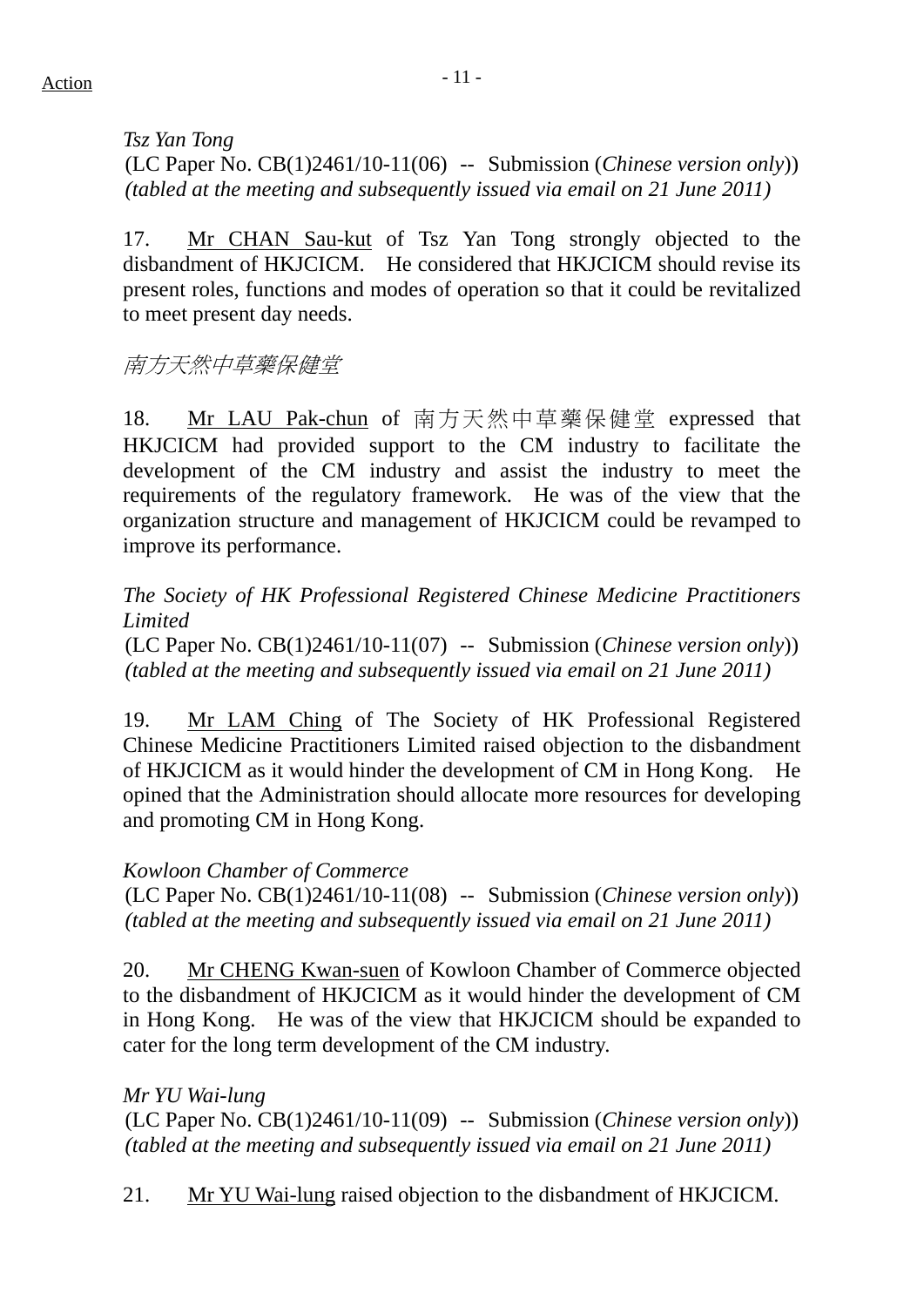*Chinese Medicine Informatics (HK) Ltd*  (LC Paper No. CB(1)2438/10-11(03) -- Submission (*Chinese version only*))

22. Mr KWONG Ping-nam of Chinese Medicine Informatics (HK) Ltd opined that the consultancy report of the comprehensive review of the operation of HKJCICM was completed by persons without any knowledge of CM. He was of the view that HKJCICM should not be disbanded as it could provide technical support service to the CM industry. He also opined that the proposed new Government-led committee, as compared with a substantive organization such as HKJCICM, would not be more effective in promoting the R&D and testing of CM.

### *The Hong Kong Society of Chinese Medicines Ltd*  (LC Paper No. CB(1)2438/10-11(04) -- Submission (*Chinese version only*))

23. Mr NG Wo-mau of The Hong Kong Society of Chinese Medicines Ltd raised objection to the disbandment of HKJCICM. He considered that HKJCICM should revise its present roles, functions and modes of operation so that it could meet present day needs and provide better support to the CM industry in Hong Kong.

#### *Luen Yick Pharmaceutical Co Ltd*

(LC Paper No. CB(1)2461/10-11(10) -- Submission (*Chinese version only*)) *(tabled at the meeting and subsequently issued via email on 21 June 2011)*

24. Mr Martin CHOW of Luen Yick Pharmaceutical Co Ltd said that HKJCICM was the only organization set up by the Administration which could provide technical support service to the CM industry, and therefore should not be disbanded.

*International General Chinese Herbalists and Medicine Professionals Association Ltd* 

25. Mr Gary WONG Kai-cheong of International General Chinese Herbalists and Medicine Professionals Association Ltd expressed dissatisfaction with the Administration for failing to consult the CM industry adequately before deciding to disband HKJCICM. He was of the view that HKJCICM should focus its effort in assisting the CM industry in meeting the testing requirements for the registration of proprietary CM.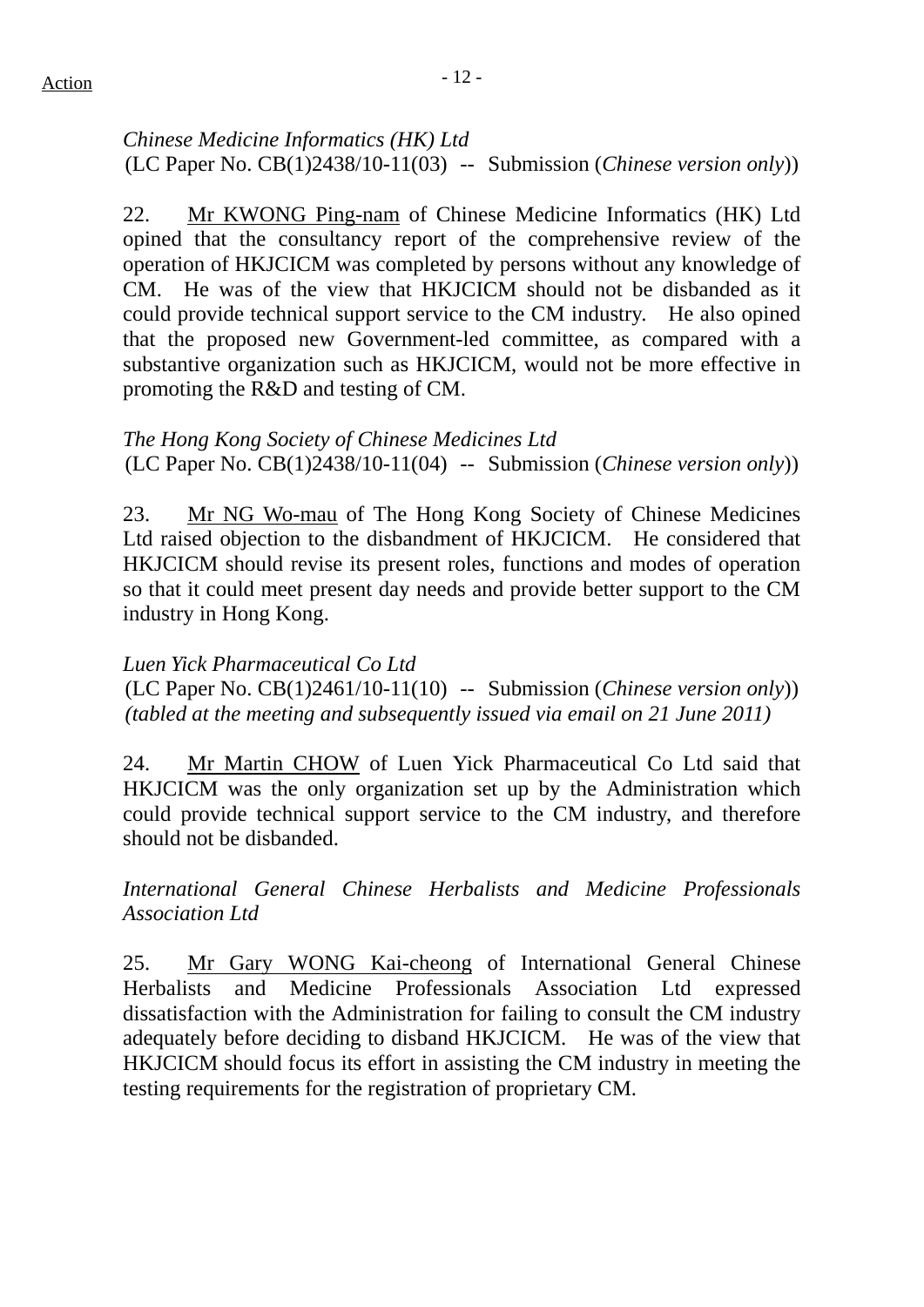#### Discussion

26. Dr Priscilla LEUNG opined that the Administration should consult the CM industry adequately before deciding on the future direction of HKJCICM. She added that it was unfair to disband HKJCICM because of the personnel issues and disputes among the staff. As regards the Administration's proposed new Government-led committee, she was concerned about the lack of representatives with sufficient knowledge and experience in CM from the industry.

27. Mr Vincent FANG opined that sufficient resources should be deployed to the development of CM as there were huge business opportunities for CM made in Hong Kong, particularly for the Mainland market. Noting that the majority of views received considered that HKJCICM should continue its operation, he urged the Administration to take note of these views. Mr FANG also added that the Board membership of HKJCICM should be enhanced with more representatives from the CM industry. The Administration should also provide more assistance and support to the industry in relation to the testing of CM.

28. In response, DCIT advised that the proposed disbandment of HKJCICM did not suggest that the Administration would stop supporting and promoting the R&D and testing of CM or reduce the resources deployed for these purposes. He said that the Administration's key consideration to disband HKJCICM was also not due to the personnel issues and disputes among the staff of HKJCICM occurred in the past year. The key consideration was that while HKJCICM had made some achievements in the past 10 years, its overall cost effectiveness was not satisfactory and the achievements were limited. On project funding, HKJCICM had supported 18 projects with total funding amount of \$108 million over the last 10 years. It only amounted about one-fifth of the Hong Kong Jockey Club Charities Limited's \$500 million pledged funding support to HKJCICM. It had a low profile of its R&D activities as most of the R&D work was conducted by universities in these projects. After the proposed disbandment of HKJCICM, the Administration would identify suitable organizations for the provision of CM chemical markers and other technical support services to assist the CM industry.

29. Noting that the Administration had not set a target of cost effectiveness to be achieved by HKJCICM from the outset, Mr Ronny TONG opined that it was not appropriate for the Administration to disband HKJCICM based on the conclusion that the latter's overall cost effectiveness was not satisfactory.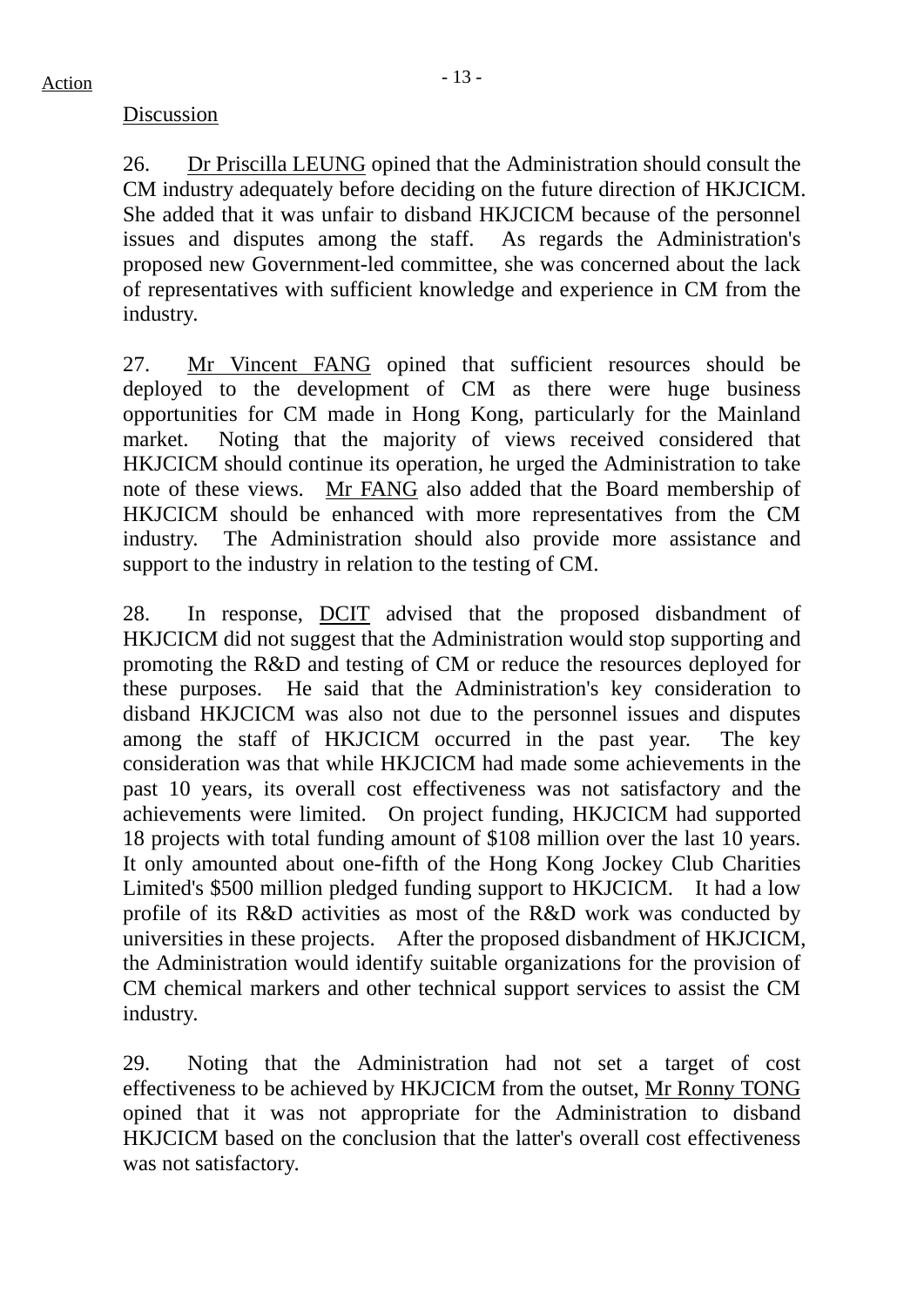30. In response to Mr Ronny TONG's enquiry, DCIT advised that one of the key areas of the comprehensive review of the operation of HKJCICM was to take stock of the work and achievements of HKJCICM since its establishment. The Board of HKJCICM had therefore engaged two experienced administrators to conduct the review. The two consultants had rich administrative experience though they were not from the CM industry.

31. Dr LAM Tai-fai, Mr Albert CHAN and Mr LEUNG Yiu-chung raised objection to the disbandment of HKJCICM. They suggested that the Administration should revise the present roles, functions and modes of operation of HKJCICM so that it could be revitalized to meet present day needs. The Board membership should also be enhanced to make it more representative and new staff of the right skill-set should be recruited. The Administration should allow some time for HKJCICM to reform and develop new directions, the future of HKJCICM could be reviewed at a later time.

32. Sharing a similar view, Dr LEUNG Ka-lau suggested that while HKJCICM should be allowed some time to reform, the Administration could also set up another organization for promoting the development of CM at the same time.

33. Dr PAN Pey-chyou noted that HKJCICM had focused its work in providing relevant testing services to assist the CM industry to meet the requirements under the regulations of the Hong Kong proprietary CM, while there was no other organization providing similar services at the juncture. He considered that HKJCICM should not be disbanded and that it could coexist with the new Government-led committee in developing and promoting CM in Hong Kong. He was keen to ensure that the performance of HKJCICM would improve after its personnel issues and disputes among the staff were resolved.

*Motion moved by Mr Albert CHAN* 

34. Mr Albert CHAN proposed the following motion which was seconded by Ms Tanya CHAN:

"本事務委員會認為政府當局不應解散香港賽馬會中藥研究 院。"

## **(Translation)**

"That, this Panel considers that the Administration should not disband the Hong Kong Jockey Club Institute of Chinese Medicine."